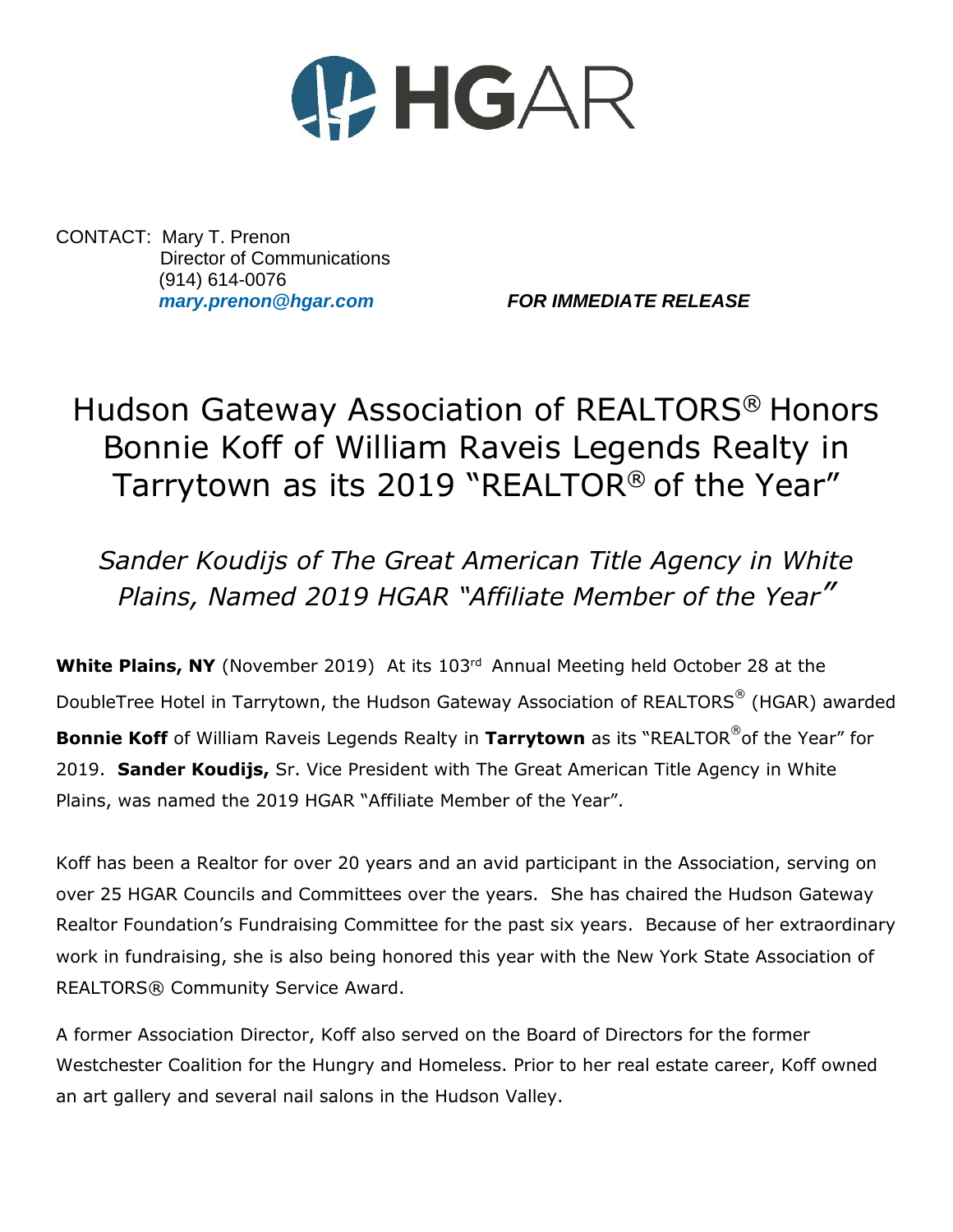Koudijs has over 16 years in the real estate business, and is a recognized sales executive who works directly with real estate professionals, lenders and attorneys to help facilitate smooth transactions for all those involved. He has been an active HGAR supporter and a volunteer with the Hudson Gateway REALTOR® Foundation for many years. Koudijs is also a constant fixture at almost every HGAR event. In addition to his title business, he is also an accomplished golfer and often travels abroad to play golf.

Other award winners included:

- *Spirit Award:* **Al Smith** of Better Homes and Gardens Rand Realty in the **Bronx.** This award honors the person who has demonstrated continuous support and outreach to other HGAR members. Smith is an HGAR Director and constant "cheerleader" for HGAR.
- *Extra Mile Award:* **Tony D'Anzica** of Dynamax Realty NYC in **Manhattan.** This award is presented to someone who has gone above and beyond in helping other agents. D'Anzica is a HGAR Director and helped facilitate HGAR's recent merger with the Manhattan Association of REALTORS®.
- *President's Award***: Richard Haggerty,** HGAR CEO in **White Plains** and **Ann Garti,**  HGAR COO in **Goshen.** HGAR President Ron Garafalo presented this award to the people who have helped him most during his presidency.
- *Albert P. Schatz Legislative Advocacy Award:* **Barry Kramer** of Westchester Choice Realty in **Scarsdale**. Kramer was the 2018 HGAR President was instrumental in the success of the Co-op Disclosure Bill. This Bill sets deadlines for co-op boards to accept or reject a potential buyer and notify the County Human Rights Commission about its rejection.
- *Stephanie Crispinelli Humanitarian Award:* (The award is named for a brave young woman who was a victim of the 2010 earthquake in Haiti, where she had been volunteering to help families in need.) **Roberta Bangs** of Better Homes and Gardens Rand Realty in **New City.** Bangs is an HGAR Director, Trustee of the HG Realtor Foundation, and has served as president of the Hi-Tor Animal Care Center in Pomona for six years.
- *Up & Coming Award:* **Carmen Bauman** of Green Grass Real Estate Corp. in **Bronxville.** Bauman is a new HGAR Director and is also a new member of HGAR's Broker/Owner/Manager Committee and Strategic Planning Task Force.